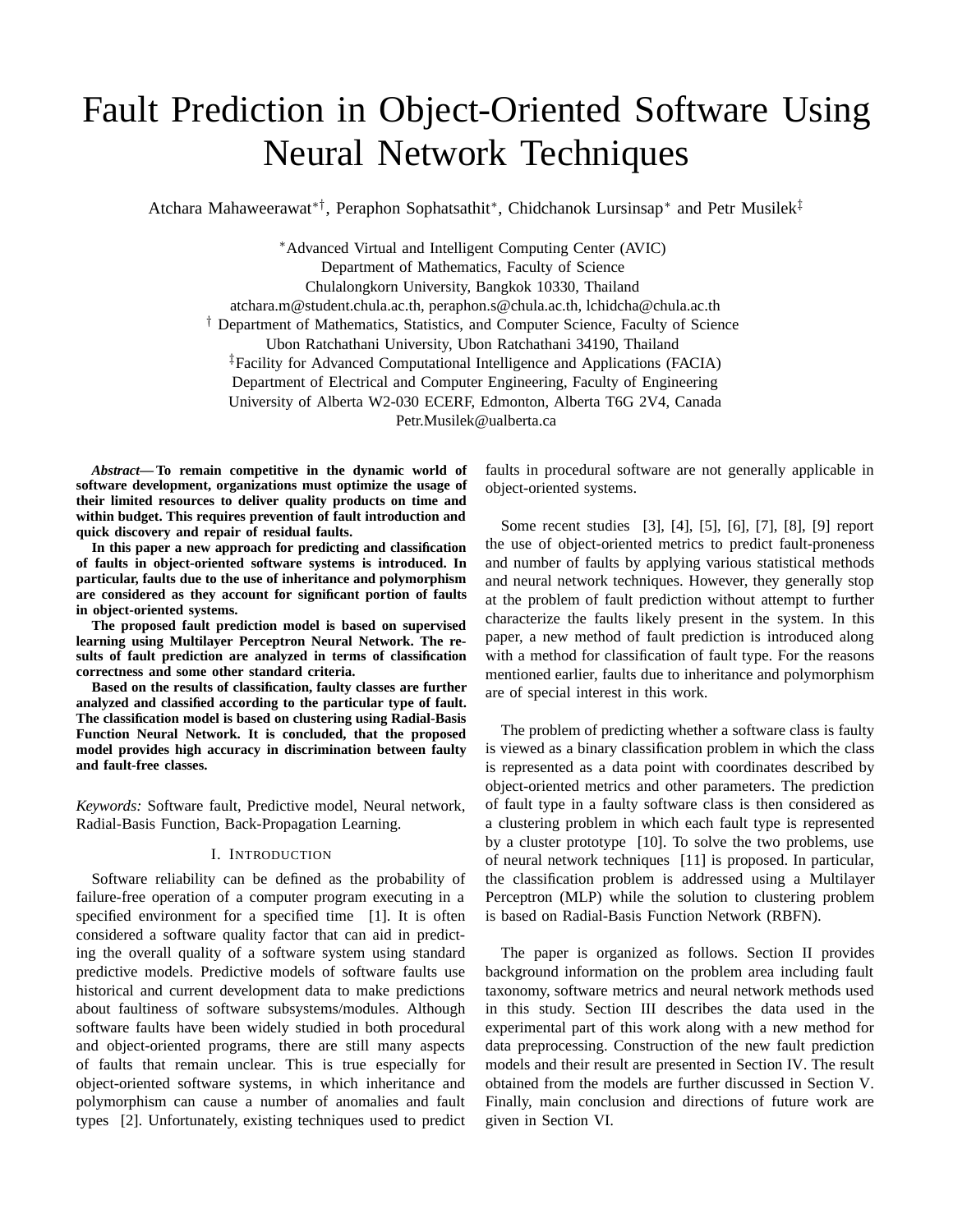#### TABLE I

#### FAULT AND ANOMALIES DUE TO INHERITANCE AND POLYMORPHISM

| Acronym                 | <b>Fault/Anomaly</b>                   |
|-------------------------|----------------------------------------|
| <b>SDA</b>              | <b>State Definition Anomaly</b>        |
|                         | (possible post-condition violation)    |
| <b>SDIH</b>             | <b>State Definition Inconsistency</b>  |
|                         | (due to state variable hiding)         |
| <b>SDI</b>              | <b>State Definition Incorrectly</b>    |
|                         | (possible post-condition violation)    |
| $\overline{\text{HSD}}$ | Indirect Inconsistent State Definition |
|                         | <b>State Visibility Anomaly</b>        |

#### II. BACKGROUND

#### *A. Fault Categories and Software Metrics*

Inheritance and polymorphism provide many benefits in creativity, efficiency and reuse but they can cause a number of anomalies and faults [2]. This study focuses on five fault types incurred by the use of polymorphism shown in Table I.

An indicative measurement of faults that provides quantitative description of certain characteristics of software products and process is code metrics. In this study, a set of objectoriented metrics [3] has been considered. These metrics are extracted from source code using the software tool Understanding  $C_{++}$  [12].

A number of parametric measurements are introduced as faulty causes, namely, number of appearances of syntactic fault pattern [13], syntactic and structural measures. These measures are categorized with the above fault types shown in Table II. Details of each metric can be found in [12], [14].

#### *B. Neural Networks*

This study employs two neural network techniques as the underlying mechanisms for fault prediction, namely, Multilayer Perceptron (MLP) and Radial-Basis Function Networks (RBFN). The former helps cluster input data into appropriate fault categories, whereas the latter computes, via curve-fitting approximation, fault type so obtained. Procedural details of both techniques can be found in [11].

#### III. DATA DESCRIPTION AND PREPROCESSING

The experiments have been carried out using  $3,000$  C++ classes from different sources: complete applications, individual algorithms, sample programs and various other sources on the Internet. The classes were written by different developers. The size of the classes varies between 100 and 500 lines of code. Such composition of experimental data provides a good mixture necessary for obtaining general predictive models.

Of all the 3,000 classes, half of them will be representative of faulty samples and the other half fault-free samples. The faulty samples were divided into 5 groups of 300 classes, having each fault type code listed in Table I inserted according to syntactic patterns in [13]. All faulty and fault-free samples are measured with 60 software metrics and fault parameters given in Table II and [12].

The data are nomalized to 0 and 1, and randomly grouped into three sets, namely, A, B, and C. Each group is divided

## TABLE II FAULT/ANOMALY TYPES INDITIFIED BY SYNTACTIC PATTERNS AND **PARAMETERS**

| Pattern/                |                         |                         | <b>Fault Type</b>       |                         |                         |
|-------------------------|-------------------------|-------------------------|-------------------------|-------------------------|-------------------------|
| <b>Parameter</b>        | <b>SDA</b>              | SDIH                    | SDI                     | <b>IISD</b>             | SVA                     |
| ECE                     | $\overline{\mathrm{x}}$ |                         |                         |                         |                         |
| ECI                     | $\overline{\text{X}}$   |                         |                         |                         | $\overline{\mathbf{X}}$ |
| <b>ECR</b>              | X                       |                         |                         |                         |                         |
| <b>EDIV</b>             | Χ                       |                         | $\overline{\text{X}}$   | $\overline{\text{X}}$   |                         |
| <b>RCE</b>              | X                       |                         | $\overline{\text{X}}$   | $\overline{X}$          |                         |
| $\overline{RCI}$        | $\overline{\text{X}}$   |                         | $\overline{\text{X}}$   |                         | $\overline{X}$          |
| $\overline{RCR}$        | $\overline{\mathrm{X}}$ |                         | $\overline{\mathrm{X}}$ |                         |                         |
| <b>RCOM</b>             | $\overline{\text{X}}$   |                         | $\overline{\mathrm{X}}$ |                         |                         |
| <b>RDIV</b>             | $\overline{\mathrm{x}}$ | $\overline{X}$          | $\overline{\mathbf{x}}$ |                         |                         |
| <b>RDUV</b>             |                         | $\overline{\text{X}}$   |                         |                         |                         |
| $\overline{\text{NMI}}$ | $\overline{\mathrm{X}}$ | $\overline{\mathbf{x}}$ | $\overline{X}$          |                         | $\overline{\mathrm{X}}$ |
| NME                     | $\overline{\text{X}}$   |                         | $\overline{X}$          | $\overline{X}$          | $\overline{X}$          |
| NMR                     | $\overline{\mathrm{X}}$ | X                       | $\overline{X}$          | $\overline{\mathbf{x}}$ | X                       |
| <b>DepIV</b>            | $\overline{\mathrm{x}}$ |                         |                         |                         |                         |
| <b>DiffOvrrI</b>        |                         |                         | $\overline{\mathrm{X}}$ |                         |                         |
| <b>DiffDef</b>          |                         |                         | $\overline{\text{X}}$   |                         |                         |
| <b>NDTRAM</b>           | $\overline{\text{X}}$   |                         | Χ                       |                         |                         |
| <b>NDVRAM</b>           | $\overline{\text{X}}$   |                         | X                       |                         |                         |
| <b>NDTRM</b>            | $\overline{\text{X}}$   |                         | $\overline{\text{X}}$   |                         |                         |
| <b>NDVRM</b>            | $\overline{\text{X}}$   |                         | $\overline{\text{X}}$   |                         |                         |
| <b>OVrrMet</b>          | $\overline{\text{X}}$   |                         | $\overline{\mathrm{X}}$ |                         |                         |
| <b>NTIMet</b>           | $\overline{\text{X}}$   |                         | $\overline{\text{X}}$   |                         |                         |
| <b>NVIMet</b>           | $\overline{\text{X}}$   |                         | Χ                       |                         |                         |
| <b>NTOVrrMet</b>        | $\overline{\mathbf{x}}$ |                         | $\overline{\text{X}}$   |                         |                         |
| <b>NVOVrrMet</b>        | $\overline{\text{X}}$   |                         | $\overline{\text{X}}$   |                         |                         |
| <b>IdenVar</b>          |                         | $\overline{\mathbf{x}}$ |                         |                         |                         |
| <b>ImRef</b>            |                         | $\overline{\text{X}}$   |                         |                         |                         |
| <b>IPriV</b>            |                         |                         |                         |                         | $\overline{\mathrm{x}}$ |
| RIpriV                  |                         |                         |                         |                         | $\overline{\text{X}}$   |

# TABLE III TRAINING AND TEST DATA SETS

| Fault       | A        |      | B        |      |          |      |
|-------------|----------|------|----------|------|----------|------|
| Category    | training | test | training | test | training | test |
| Fault-free  | 400      | 100  | 273      | 75   | 284      | 87   |
| <b>SDA</b>  | 80       | 20   | 116      | 14   | 91       | 21   |
| <b>SDIH</b> | 80       | 20   | 102      | 27   | 112      | 19   |
| SDI         | 80       | 20   | 123      | 20   | 89       | 26   |
| <b>IISD</b> | 80       | 20   | 95       | 33   | 98       | 22   |
| <b>SVA</b>  | 80       | 20   | 91       | 31   | 126      | 25   |
| Total       | 800      | 200  | 800      | 200  | 800      | 200  |

into an 800-class training set and a 200-class test set. Table III shows the number of software classes in each fault type in each set.

#### *A. Data Preprocessing*

All 60 software metrics and fault parameters were applied to the experimental data. However, not all software metrics and fault parameters contributed to faultiness of software classes. Therefore, it was necessary to select only the relevant metrics and fault parameters in order to filter out the irrelevant ones. An algorithm to select the relevant attributes is proposed. The algorithm is based on the relative difference between values of each metric applied to faulty and fault-free classes in the training set. In the following discussion, both software metrics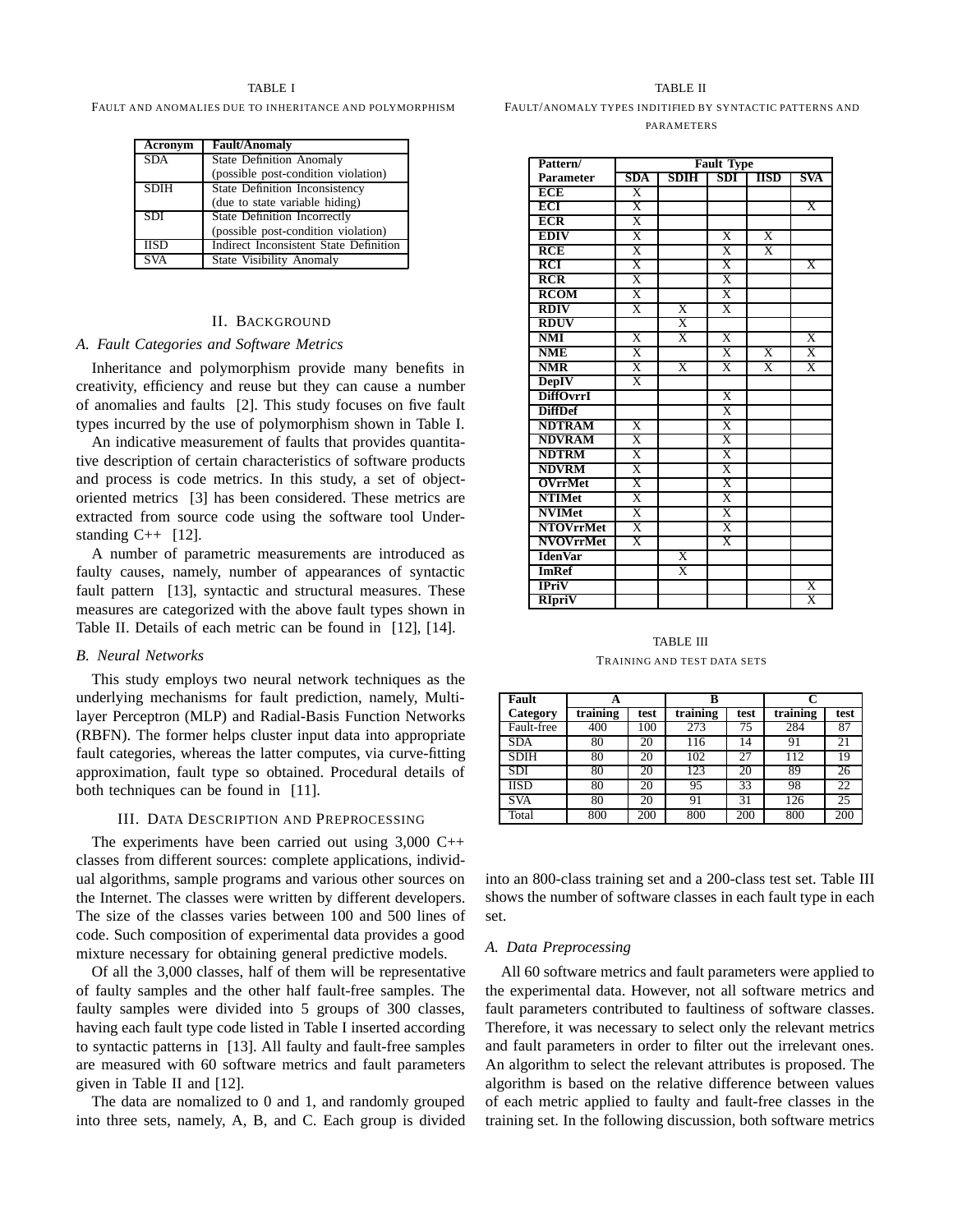and fault parameters are simply referred to as metrics.

1) Set initial weight of each metric to accentuate its importance.

$$
W_i^{(t)} = 0 \tag{1}
$$

where

 $W_{\cdot}^{(t)}$ *i* is the weight value of metric *i*  $i = \{1, 2, \ldots, m\}$  $m$  is the number of metrics  $t$  is the iteration number

2) Establish a pair of fault-free and faulty classes from the training set.

$$
X = \{x_1, x_2, \dots, x_m\}, Y = \{y_1, y_2, \dots, y_m\}
$$
 (2)

where  $X$ 

is a faulty class consists of m metrics

Y is a fault-free class consists of m metrics For example, set up half the data in the training set to

be fault-free class (C1) and the remaining half as faulty class (C2), arranging them correspondingly as depicted in Figure 1 and Figure 2.



Fig. 1. A pair of fault-free and faulty classes

3) Calculate the relative difference of values of each metric pair from step 2.

$$
D_i = \frac{|x_i - y_i|}{(x_i + y_i)} \times 100
$$
 (3)

where  $D_i$ 

- is the relative difference of values of metric  $i$ of their respective classes
- $x_i$  is the value of metric i of the faulty class

 $y_i$  is the value of metric i of the fault-free class This will prevent metrics intermix among their corresponding applicable domain.



Fig. 2. Metric comparison between a fault-free class and a faulty class

4) Adjust the weight value of each metric

**IF**

\n
$$
D_i \geq \beta
$$
\n**THEN**

\n
$$
W_i^{(t)} = W_i^{(t-1)} + 1
$$
\n**ELSE**

\n
$$
W_i^{(t)} = W_i^{(t-1)} - 1
$$
\n(4)

where  $\beta = 50$  is a threshold value

- 5) Repeat step 2 through step 4 until all fault-free classes match with all faulty classes of the training set.
- 6) Consider the weight value of each metric, replacing negative values with zero

**IF** 
$$
W_i < 0
$$
  
**THEN**  $W_i = 0$  (5)

7) Normalize all weight values

$$
W_i = \frac{W_i - min}{max - min} \tag{6}
$$

where  $max$  and  $min$  are the maximum and minimum weight values, respectively.

8) Select the metrics with weight values above the selected threshold.

After applying the selection algorithm with threshold value 0.5, 34 relevant metrics were obtained from set A, B and C. Notice that the selected metrics from set A are the same as those from set C, while the set of selected metrics from set B is different. The metrics are shown in Table IV as the measures for fault prediction model construction discussed in Section IV.

# IV. FAULT PREDICTION MODELS

## *A. Faultiness prediction*

To predict the faulty class, a predictive model has been constructed using MLP with back-propagation learning algorithm.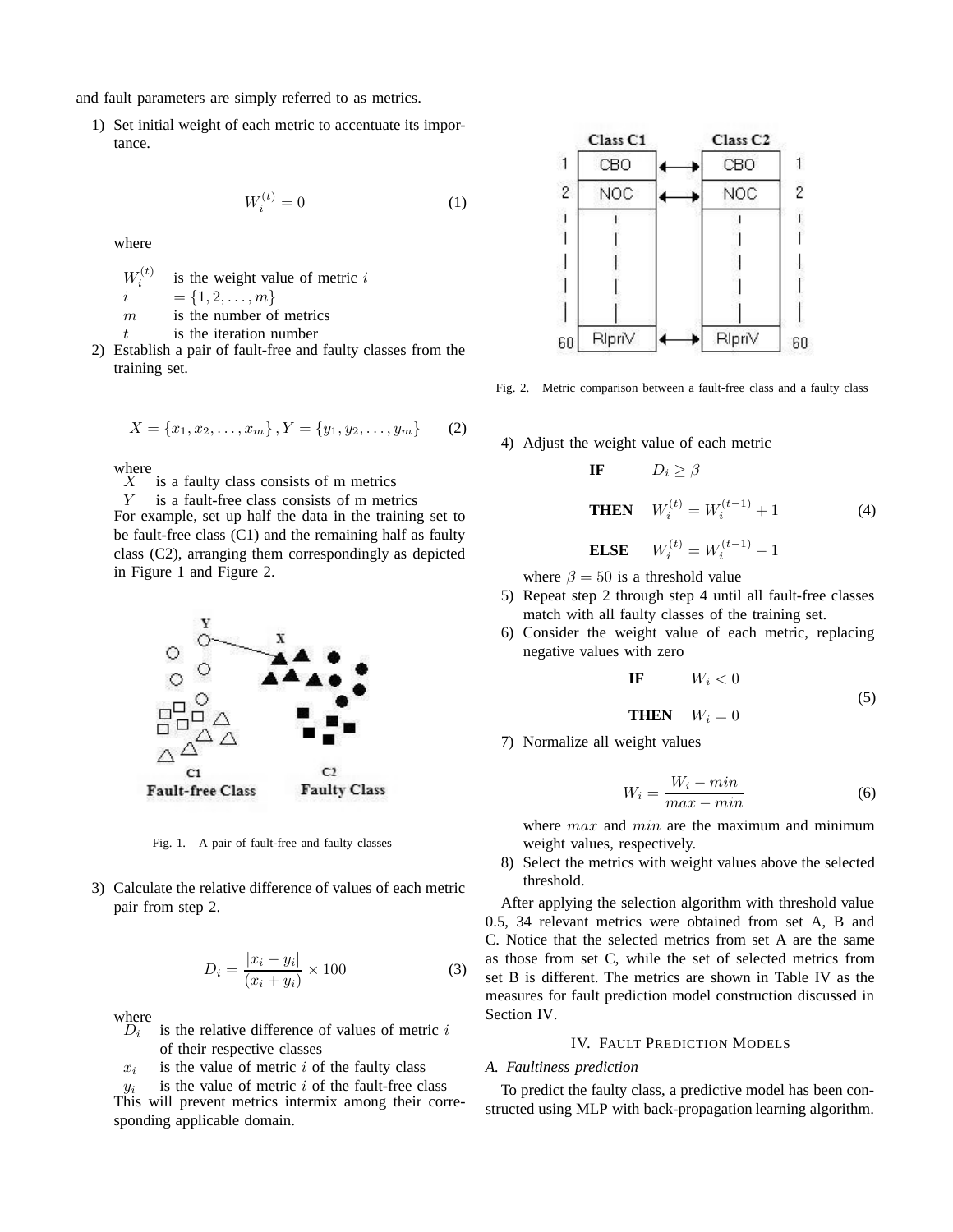| No.             | A                 |        | B                 |        | C                 |        |
|-----------------|-------------------|--------|-------------------|--------|-------------------|--------|
|                 | Metric            | Weight | Metric            | Weight | Metric            | Weight |
| 1               | <b>CBO</b>        | 0.6629 | <b>CBO</b>        | 0.7118 | <b>CBO</b>        | 0.6764 |
| $\overline{2}$  | <b>NOC</b>        | 0.9620 | <b>NOC</b>        | 0.9532 | <b>NOC</b>        | 0.9580 |
| $\overline{3}$  | CountDeclInstance | 0.6143 | CountDeclInstance | 0.9922 | CountDeclInstance | 0.5161 |
|                 | VariablePrivate   |        | VariablePrivate   |        | VariablePrivate   |        |
| $\overline{4}$  | CountDeclInstance | 0.9824 | CountDeclInstance | 0.9648 | CountDeclInstance | 0.9862 |
|                 | VariableProtected |        | VariableProtected |        | VariableProtected |        |
| 5               | CountDeclInstance | 0.9760 | CountDeclInstance | 0.9948 | CountDeclInstance | 0.9762 |
|                 | VariablePublic    |        | VariablePublic    |        | VariablePublic    |        |
| 6               | CountDecl         | 0.9739 | CountDecl         | 0.6400 | CountDecl         | 0.9978 |
|                 | MethodPrivate     |        | MethodPrivate     |        | MethodPrivate     |        |
| 7               | <b>NOD</b>        | 0.9746 | CountDecl         | 0.9760 | <b>NOD</b>        | 0.9764 |
|                 |                   |        | MethodProtected   |        |                   |        |
| 8               | IndBase           | 0.8882 | IndBase           | 0.8940 | IndBase           | 0.8847 |
| 9               | <b>ECE</b>        | 0.9988 | <b>ECE</b>        | 0.9983 | <b>ECE</b>        | 0.9976 |
| 10              | ECI               | 0.9307 | ECI               | 0.9010 | ECI               | 0.9112 |
| $\overline{11}$ | <b>ECR</b>        | 0.9964 | <b>ECR</b>        | 0.9977 | <b>ECR</b>        | 0.9957 |
| 12              | <b>EDIV</b>       | 0.9104 | <b>EDIV</b>       | 0.9182 | <b>EDIV</b>       | 0.9307 |
| 13              | <b>RCE</b>        | 0.8670 | <b>RCE</b>        | 0.9080 | <b>RCE</b>        | 0.9101 |
| 14              | <b>RCI</b>        | 0.8314 | <b>RCI</b>        | 0.8618 | <b>RCI</b>        | 0.8364 |
| 15              | <b>RCR</b>        | 0.9905 | RCR               | 0.9940 | RCR               | 0.9950 |
| 16              | <b>RCOM</b>       | 0.8847 | <b>RCOM</b>       | 0.8746 | <b>RCOM</b>       | 0.8672 |
| $\overline{17}$ | <b>RDIV</b>       | 0.8801 | <b>RDIV</b>       | 0.8414 | <b>RDIV</b>       | 0.8466 |
| 18              | <b>RUIV</b>       | 0.6753 | <b>RUIV</b>       | 0.5996 | <b>RUIV</b>       | 0.5758 |
| 19              | <b>NDTRAM</b>     | 0.5405 | <b>NDTRAM</b>     | 0.5369 | <b>NDTRAM</b>     | 0.5772 |
| 20              | <b>NDVRAM</b>     | 0.6199 | <b>NDVRAM</b>     | 0.5935 | <b>NDVRAM</b>     | 0.6151 |
| 21              | <b>NDTRM</b>      | 0.8002 | <b>NDTRM</b>      | 0.7711 | <b>NDTRM</b>      | 0.7753 |
| 22              | <b>NDVRM</b>      | 0.8318 | <b>NDVRM</b>      | 0.7991 | <b>NDVRM</b>      | 0.8137 |
| 23              | ImRef             | 0.9993 | ImRef             | 0.9999 | ImRef             | 0.9999 |
| 24              | <b>IdenVar</b>    | 0.9517 | <b>IdenVar</b>    | 0.9568 | <b>Iden</b> Var   | 0.9601 |
| 25              | DiffDef           | 1.0000 | DiffDef           | 1.0000 | <b>DiffDef</b>    | 1.0000 |
| 26              | DiffOvrrI         | 0.9969 | DiffOvrrI         | 0.9988 | DiffOvrrI         | 0.9996 |
| 27              | OVrrMet           | 0.9861 | OVrrMet           | 0.9912 | OVrrMet           | 0.9814 |
| 28              | <b>NTIMet</b>     | 0.9847 | NTIMet            | 0.9898 | <b>NTIMet</b>     | 0.9788 |
| 29              | <b>NVIMet</b>     | 0.9878 | <b>NVIMet</b>     | 0.9907 | <b>NVIMet</b>     | 0.9806 |
| 30              | NTOVrrMet         | 0.9847 | NTOVrrMet         | 0.9898 | <b>NTOVrrMet</b>  | 0.9788 |
| 31              | <b>NVOVrrMet</b>  | 0.9886 | <b>NVOVrrMet</b>  | 0.9916 | <b>NVOVrrMet</b>  | 0.9822 |
| 32              | DepIV             | 0.9994 | DepIV             | 0.9993 | DepIV             | 0.9989 |
| 33              | IPriV             | 0.9670 | IPriV             | 0.9474 | IPriV             | 0.9652 |
| 34              | RIpriV            | 1.0000 | RIpriV            | 1.0000 | RIpriV            | 0.9999 |

# TABLE IV THE FILTERED METRICS AND WEIGHT VALUES FROM DIFFERENT DATA SETS

 $\overline{a}$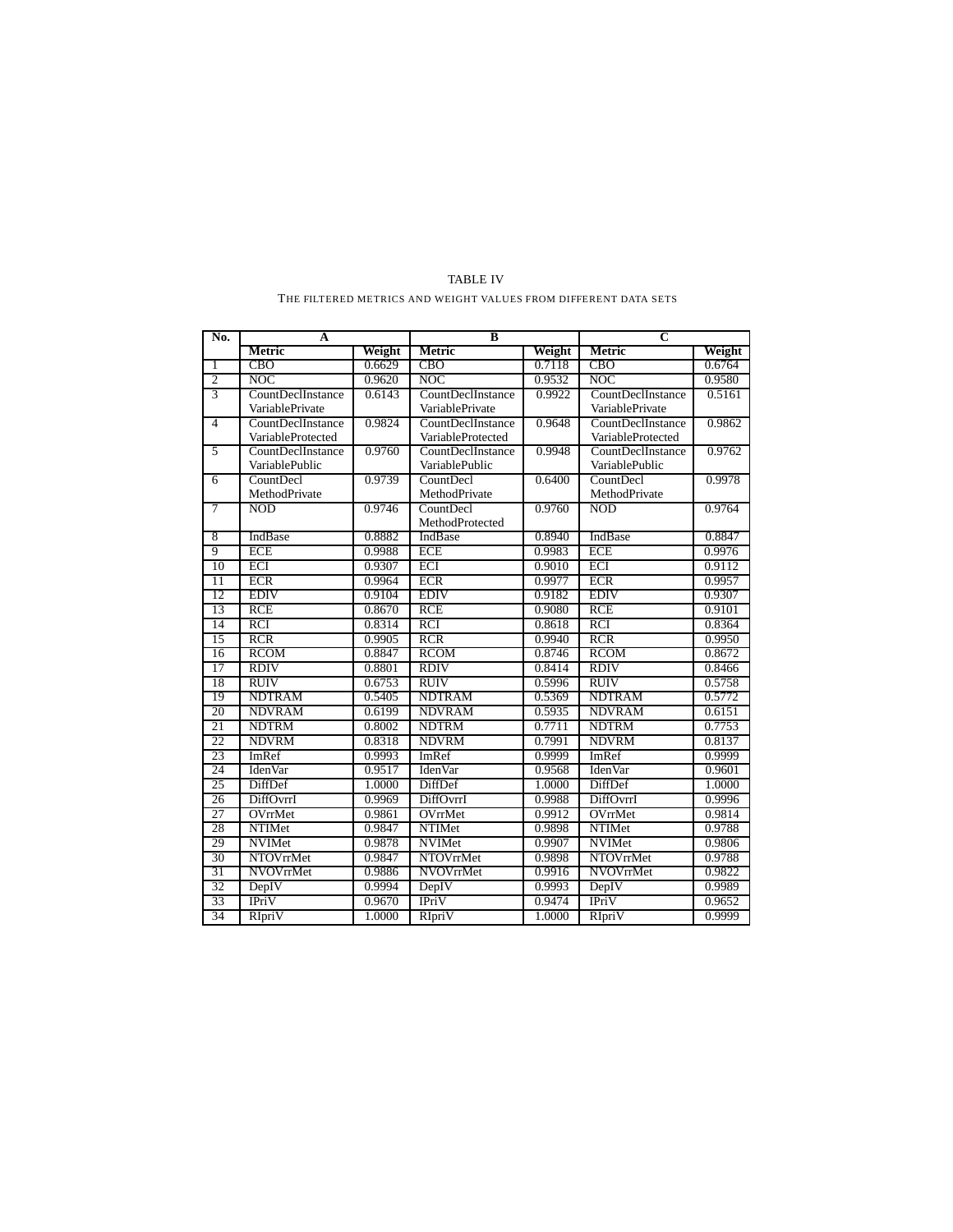Three MLP models were constructed to represent the three data set in Table III. The MLP model A, B, and C are trained with their corresponding data set and filtered metrics listed in Table IV. The objective of the models is to correctly classify the data points into fault-free and faulty groups shown in Figure 3.

The output value expected from the output node of each model is zero for the fault-free class and one for the faulty class. The learning rate of 0.35 with the help of the sigmoid function in weight adjustment to yield the correct output value.



Fig. 3. Faultiness Classification

After the training process is completed, the model is reapplied to classify the test data. The output values so obtained ranging between 0 and 1 which are indecisive for data classification. Setting an acceptance ratio at 0.55, a data point is classified as a faulty class if the output of MLP is greater than this value. Otherwise, it is a fault-free class. Since the structure of model A, B, and C are similar, each model can be cross applied to other train and test data accoring to selected metrics as inputs of each model. The results of correctness percentage from all models are given in Table V.

From Table V, model A yields the highest correctness percentage when applying other data set. Model B yields the highest correctness percentage only from it's own test data, while model C yields the lowest correctness percentage from all test data. Based on the results of model A and B, it is reasonable to combine the selected metrics from both models to construct a new faultiness prediction model, having 35 combined metrics as listed in Table VI. Since model A yields the best result when appling with other data sets, data set A is used to build the new faultiness prediction model, encompassing 35 input nodes in input layer, 15 hidden nodes in hidden layer, and 1 output node in output layer as shown in Figure 4. All input values are normalized to [0, 1].

The new faultiness preidiction model with combined metrics was trained and tested with test set A, data set B, and data set C, yielding the results in Table VII. These results were further evaluated by a few selected criteria [15] as follows:

- **Type 1 error (T1):** This error occurs when a faulty class is classified as fault-free;  $T1 = 5.32\%$
- *•* **Type 2 error (T2):** This error occurs when a fault-free

## TABLE V RESULT FROM FAULTINESS PREDICTION MODELS

| <b>Test set</b> | Model  |        |        |  |
|-----------------|--------|--------|--------|--|
|                 |        | в      |        |  |
|                 | 92.50% | 92.70% | 91.80% |  |
| в               | 94.40% | 92.50% | 91.60% |  |
|                 | 89.90% | 91.40% | 91.01% |  |

# TABLE VI THE COMBINED FILTERED METRICS

| No.             | Metric                             |
|-----------------|------------------------------------|
| 1               | <b>CBO</b>                         |
| $\overline{2}$  | NOC.                               |
| 3               | CountDeclInstanceVariablePrivate   |
| 4               | CountDeclInstanceVariableProtected |
| 5               | CountDeclInstanceVariablePublic    |
| 6               | <b>CountDeclMethodPrivate</b>      |
| 7               | CountDeclMethodProtected           |
| 8               | <b>NOD</b>                         |
| 9               | IndBase                            |
| $\overline{10}$ | <b>ECE</b>                         |
| $\overline{11}$ | ECI                                |
| 12              | <b>ECR</b>                         |
| 13              | <b>EDIV</b>                        |
| 14              | RCE                                |
| $\overline{15}$ | <b>RCI</b>                         |
| 16              | RCR                                |
| 17              | <b>RCOM</b>                        |
| 18              | <b>RDIV</b>                        |
| 19              | <b>RUIV</b>                        |
| 20              | <b>NDTRAM</b>                      |
| 21              | <b>NDVRAM</b>                      |
| 22              | <b>NDTRM</b>                       |
| 23              | <b>NDVRM</b>                       |
| 24              | ImRef                              |
| 25              | <b>IdenVar</b>                     |
| 26              | <b>DiffDef</b>                     |
| 27              | DiffOvrrI                          |
| 28              | OVrrMet                            |
| 29              | <b>NTIMet</b>                      |
| 30              | <b>NVIMet</b>                      |
| 31              | <b>NTOVrrMet</b>                   |
| 32              | NVOVrrMet                          |
| 33              | DepIV                              |
| 34              | <b>IPriV</b>                       |
| 35              | RIpriV                             |

TABLE VII RESULT FROM THE FAULTINESS PREDICTION MODEL WITH COMBINED METRICS

| Test set | Correctness percentage |
|----------|------------------------|
|          | 94.00%                 |
| R        | 92.80%                 |
|          | 92.10%                 |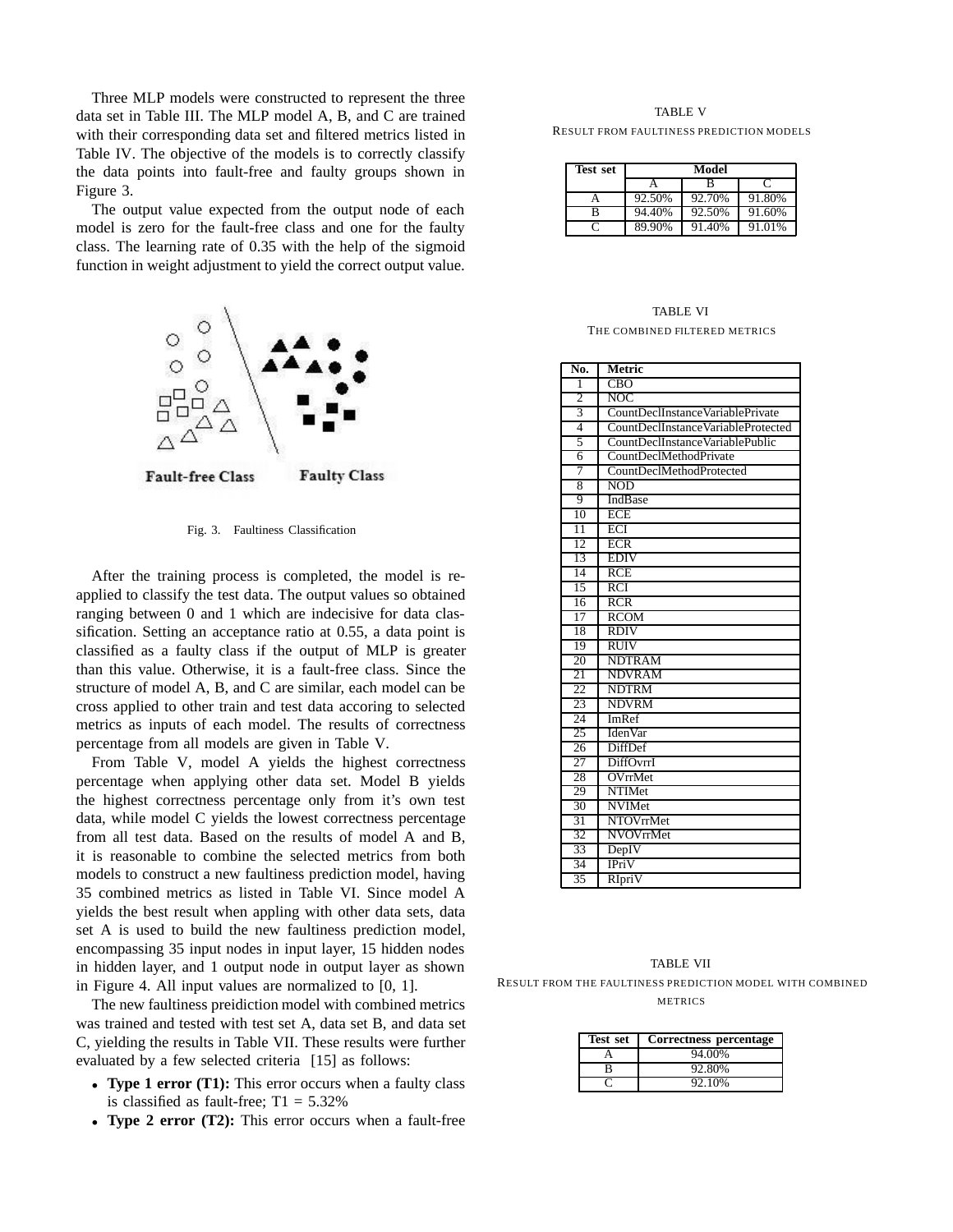

Fig. 4. Structure of Faultiness Prediction Model with combined metrics

TABLE VIII **METRIC GROUP** 

| Range of total<br>weight values | <b>Metric Group</b> |
|---------------------------------|---------------------|
| $6 \leq t w \leq 6.5$           | M1                  |
| $6.5 \leq$ tw $< 7$             | M2                  |
| 7 < tw < 7.5                    | M3                  |
| $7.5 < t$ w                     | M4                  |

class is classified as faulty;  $T2 = 2.09\%$ 

- *•* **Quality achieved (C):** If all faulty classes are properly classified, defects will be removed by extra verification;  $C = 91.53%$
- *•* **Inspection (I):** Inspection measures the overall verification cost by considering the percentage of classes that should be verified;  $I = 59.55\%$
- *•* **Waste Inspection (WI):** Waste inspection is the percentage of classes that do not contain faults but are verified because they have been classified incorrectly; WI  $= 3.51\%$

The total weight value of each input node indicates how important a particular input node is for faultiness prediction. All metrics are then distributed to 4 groups based on the range of weight values as shown in Table VIII and Table IX. The metrics group M1 has the least effect while the metrics group M4 has the greatest effect on faultiness prediction.

## *B. Fault Type Identification*

Fault type identification model is based on RBFN technique as mentioned earlier. The objective of the model is to cluster faulty classes into groups based on fault type as shown in the example of three fault types in Figure 5. The model consists of 35 input nodes in the input layer, a number of hidden nodes in the hidden layer (this number is determined during the training process), and 5 output nodes in the output layer that form an output vector. The output vector denotes the type of fault

| TA BL |  |
|-------|--|
|-------|--|

# DISTRIBUTION OF METRIC GROUPING BASED ON TOTAL WEIGHT VALUE BETWEEN INPUT LAYER AND HIDDEN LAYER

| <b>Input node</b> | Metric            | <b>Metric Group</b>     |                         |                         |                         |
|-------------------|-------------------|-------------------------|-------------------------|-------------------------|-------------------------|
|                   |                   | M1                      | $\mathbf{M2}$           |                         | M4                      |
| 1                 | <b>CBO</b>        |                         |                         | Χ                       |                         |
| $\overline{c}$    | <b>NOC</b>        |                         |                         | $\overline{\text{X}}$   |                         |
| 3                 | CountDeclInstance |                         |                         |                         | $\overline{\mathrm{X}}$ |
|                   | VariablePrivate   |                         |                         |                         |                         |
| 4                 | CountDeclInstance |                         |                         | $\overline{\text{X}}$   |                         |
|                   | VariableProtected |                         |                         |                         |                         |
| 5                 | CountDeclInstance |                         |                         | Χ                       |                         |
|                   | VariablePublic    |                         |                         |                         |                         |
| 6                 | CountDecl         |                         |                         | $\overline{\mathrm{X}}$ |                         |
|                   | MethodPrivate     |                         |                         |                         |                         |
| 7                 | CountDecl         |                         |                         | $\overline{\mathbf{X}}$ |                         |
|                   | MethodProtected   |                         |                         |                         |                         |
| 8                 | <b>NOD</b>        |                         |                         | $\overline{\text{X}}$   |                         |
| 9                 | IndBase           |                         |                         |                         | $\overline{\text{X}}$   |
| 10                | ECE               |                         |                         | X                       |                         |
| 11                | ECI               |                         |                         | $\overline{\text{X}}$   |                         |
| 12                | ECR               |                         | X                       |                         |                         |
| 13                | <b>EDIV</b>       |                         |                         | X                       |                         |
| 14                | <b>RCE</b>        |                         |                         | Χ                       |                         |
| 15                | RCI               |                         |                         | $\overline{\mathrm{X}}$ |                         |
| 16                | <b>RCR</b>        |                         |                         |                         | $\overline{\mathrm{X}}$ |
| 17                | <b>RCOM</b>       |                         |                         |                         | $\overline{\text{X}}$   |
| 18                | <b>RDIV</b>       |                         |                         | $\overline{\text{X}}$   |                         |
| 19                | <b>RUIV</b>       |                         | $\overline{\text{X}}$   |                         |                         |
| 20                | <b>NDTRAM</b>     |                         |                         |                         | X                       |
| 21                | <b>NDVRAM</b>     |                         |                         | $\overline{\text{X}}$   |                         |
| 22                | <b>NDTRM</b>      |                         |                         | $\overline{\mathrm{x}}$ |                         |
| 23                | <b>NDVRM</b>      |                         | $\overline{\mathrm{X}}$ |                         |                         |
| 24                | ImRef             |                         | Χ                       |                         |                         |
| 25                | <b>IdenVar</b>    | $\overline{\mathrm{X}}$ |                         |                         |                         |
| 26                | DiffDef           |                         |                         |                         | $\overline{\text{X}}$   |
| 27                | DiffOvrrI         |                         |                         |                         | $\overline{\mathrm{X}}$ |
| 28                | OVrrMet           |                         | $\overline{\text{X}}$   |                         |                         |
| 29                | NTIMet            |                         |                         | $\overline{\text{X}}$   |                         |
| 30                | <b>NVIMet</b>     |                         |                         |                         | $\overline{\text{X}}$   |
| 31                | <b>NTOVrrMet</b>  |                         |                         | $\overline{\text{X}}$   |                         |
| 32                | NVOVrrMet         |                         |                         |                         | $\overline{\mathrm{X}}$ |
| 33                | DepIV             |                         |                         | $\overline{\mathrm{X}}$ |                         |
| 34                | IPriV             |                         |                         | Χ                       |                         |
| 35                | RIpriV            |                         |                         | $\overline{\mathrm{X}}$ |                         |

in binary format as '10000', '01000', '00100', '00010', and '00001', representing SDIH, IISD, SVA, SDA, and SDI faults, respectively.

During the experiment, training data were used to generate the weights between the hidden layer and the output layer. If the network yields low accuracy, the number of hidden node will be incremented by one. This restructuring by nodeplus-one progression continues until the desired accuracy is acquired or the number of hidden nodes reaches the number of training data points. At which point, reorganization must be done by repeating the attribute selection algorithm and proceed along the same steps described. The implication of this reorganization is that some, or all, selected metrics do not contribute to the faulty behavior of software components, whereby prediction accuracy will fall short of the acceptable range.

Based on the above procedures, the proposed model yields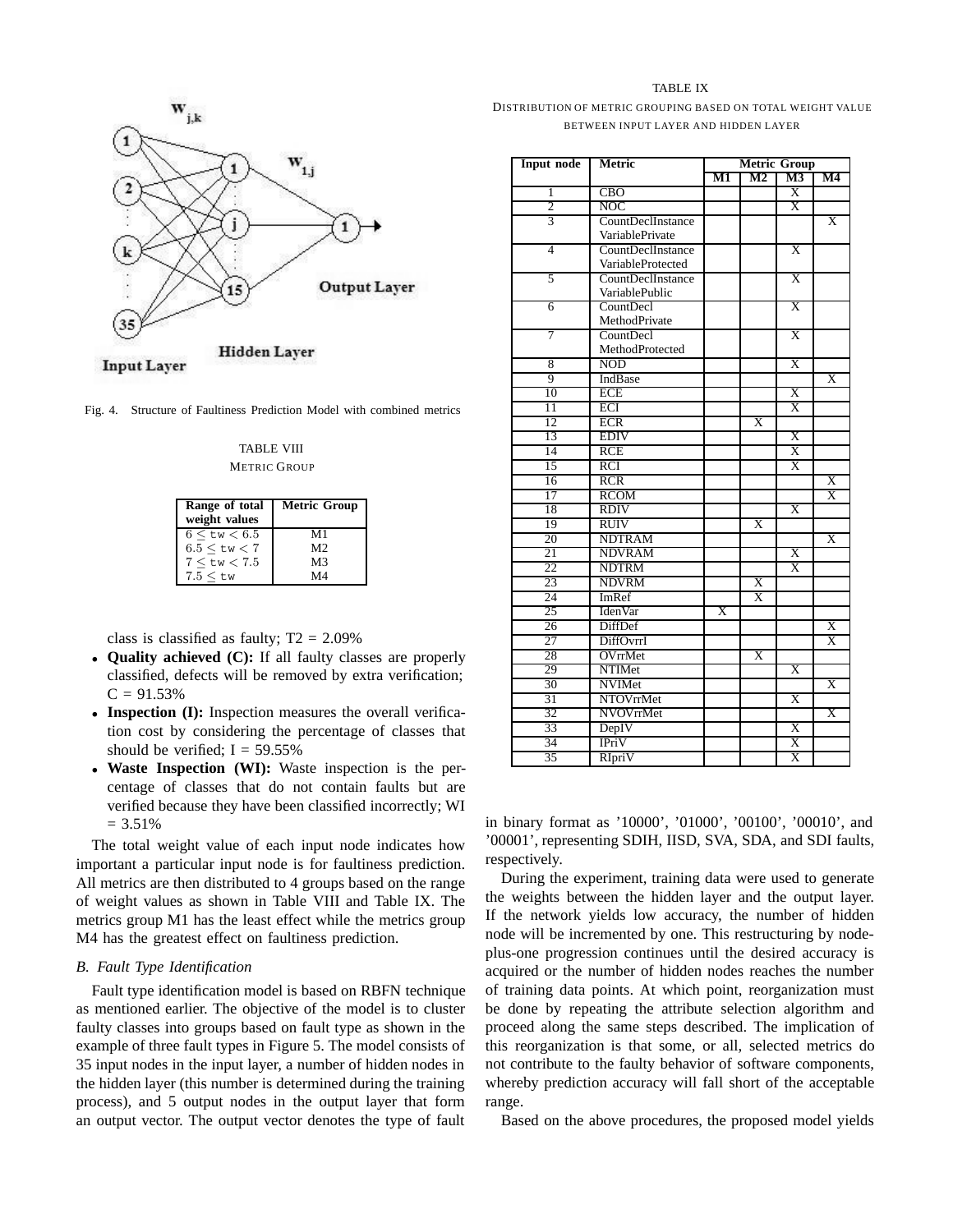

Fig. 5. Fault Type Clustering

TABLE X RESULT FROM THE FAULT TYPE PREDICTIVE MODEL

| Fault       | <b>Predicted Fault Type</b> |                           |     |     |     |  |  |  |  |
|-------------|-----------------------------|---------------------------|-----|-----|-----|--|--|--|--|
| Category    | SDA                         | HSD<br>SDI<br>SDĪH<br>5VA |     |     |     |  |  |  |  |
| <b>SDA</b>  | 193                         |                           |     |     |     |  |  |  |  |
| <b>SDIH</b> |                             | 264                       |     |     |     |  |  |  |  |
| <b>SDI</b>  | 36                          | 10                        | 222 |     |     |  |  |  |  |
| <b>IISD</b> | 10                          |                           |     | 239 |     |  |  |  |  |
| <b>SVA</b>  |                             |                           |     |     | 280 |  |  |  |  |

an 90.05% prediction accuracy on test data from set A, all data from data set B and C. The results shown in Table X relate the actual number of each type of fault and the results of classification.

From the model's structure, the weights assigned to the hidden layer and the output layer of the structure of fault type model. The weight value of each hidden node designates which output node should have effect on. The maximum weight value obtained from all hidden nodes that exert on a given output node indicates the dominance of the hidden node.

To explore which metrics dominate the fault type of a given hidden node that represents all 35 metrics, an algorithm is proposed as follows:

- 1) Choose a fault type to find a set of representative metrics, for example, SDIH fault.
- 2) Find the hidden nodes that effect the fault type from the results. There are 2 hidden nodes in this case.
- 3) Identify the set of classes from the training data where the selected fault is originated. There are 80 classes from the training data that contain SDIH fault.
- 4) Calculate the difference between each metric of a training class and the same metric of a hidden node (note that each class has 35 metrics, so does each hidden node).

$$
V_i = |c_i - h_i| \tag{7}
$$

where  $V_i$ 

- is the difference of values of metric  $i$ of the class and the hidden node
- $c_i$  is the value of metric i of the class
- $h_i$  is the value of metric i of the hidden node
- 5) Repeat step 4 for the selected fault type until all classes and hidden nodes are considered.
- 6) For each fault type, caculate the total difference of each metric value from Step 5.

$$
TotV_i = \sum_{j=1}^{m} \sum_{k=1}^{n} V_i^{(j,k)}
$$
 (8)

where  $TotV$ 

- is the total difference of value of metric  $i$ of all classes and hidden nodes
- $V^{(j,k)}$ *<sup>i</sup>* is the difference of value of metric i of training class  $k$  and hidden node  $j$
- $m$  is the number of hidden nodes for the selected fault type
- $n$  is the number of training classes for the selected fault type
- 7) Nomalize all total difference values

$$
TotV_i = \frac{TotV_i - min}{max - min}
$$
(9)

where  $max$  and  $min$  are the maximum and minimum total difference values, respectively.

8) repeat Steps 1-7 above until all fault types are considered.



Fig. 6. The total difference of value of each metric between hidden nodes and training classes with IISD fault

Figure 6 and Figure 7 show the effects of IISD and SDA metrics have on particular fault types. The zero total difference value means that the corresponding metrics of that training class and hidden node are the same and thus has no effect on the fault type. On the other hand, if the total difference metric between the training classes and the hidden nodes is high, the metric will likely contribute to the fault prediction of the software.

## V. DISCUSSION

The proposed software metric attribute selection algorithm proved to be effective in determining the significance of each metric and characterization of software faultiness. Based on the two predictive models, the proposed approach is able to predict faultiness of a class with more than 90% accuracy.